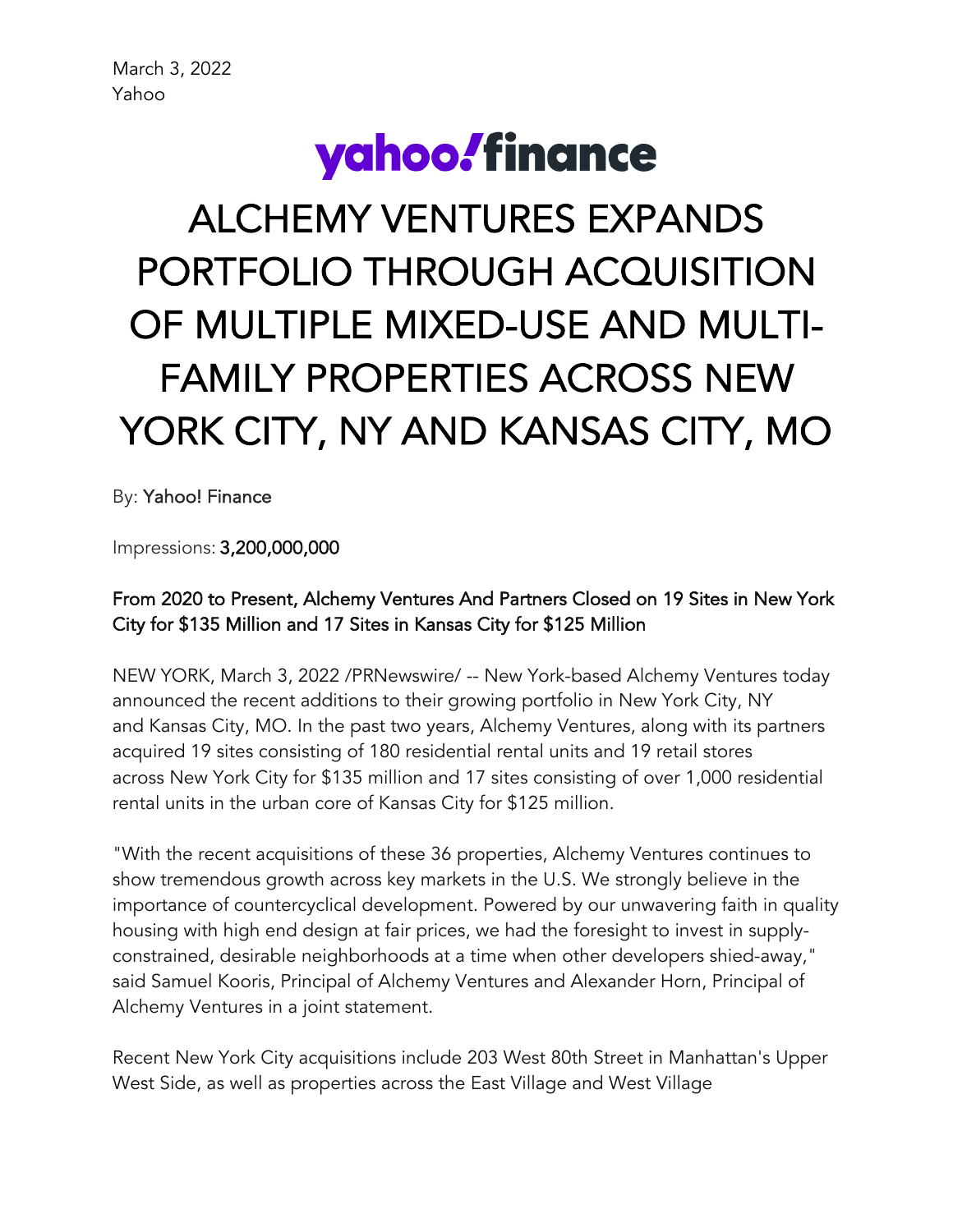March 3, 2022 Yahoo

neighborhoods and Brooklyn's Park Slope, Carroll Gardens, Cobble Hill, and Prospect Heights neighborhoods. Alchemy Ventures and partners has been most active in the desirable West Village neighborhood with the acquisition of over 88 residential units and 11 retail stores.

Kansas City acquisitions include the historic, landmarked Pickwick Apartments and four individual sites, 200 Walnut Street, 318 West 7<sup>th</sup> Street, 200 West 5<sup>th</sup> Street, and 930 Broadway Boulevard, to be branded as Unity Lofts in the Rivermarket and Downtown neighborhoods.

"As responsible landlords who have the utmost respect for our tenants, our goal is to strategically renovate, upgrade, and modernize all of the properties that we acquire in order to enhance tenant experience. We do this by incorporating new technologydriven features and top-of-the-line design finishes throughout the residences, common areas, and amenities," said Samuel Kooris and Alexander Horn in a joint statement.

For additional information about Alchemy Ventures, please visit https://alchemyproperties.com/alc-ventures/

#### About Alchemy Ventures

Alchemy Ventures, formed in 2014, is an independent affiliate of Alchemy Properties with a staff of over 25 people. Alchemy Ventures invests in vertically integrated development and established neighborhoods which contribute to the rich fabric of NYC and Kansas City. Benefitting from Alchemy Properties' three-decade track record, they have quickly established a reputation for integrity, reliability and continuity while amassing a portfolio valued at over \$400 million encompassing over 60 and counting individual assets.

### Media Contact

Optimist Consulting Alyssa Maltese, amaltese@optimistconsulting.com